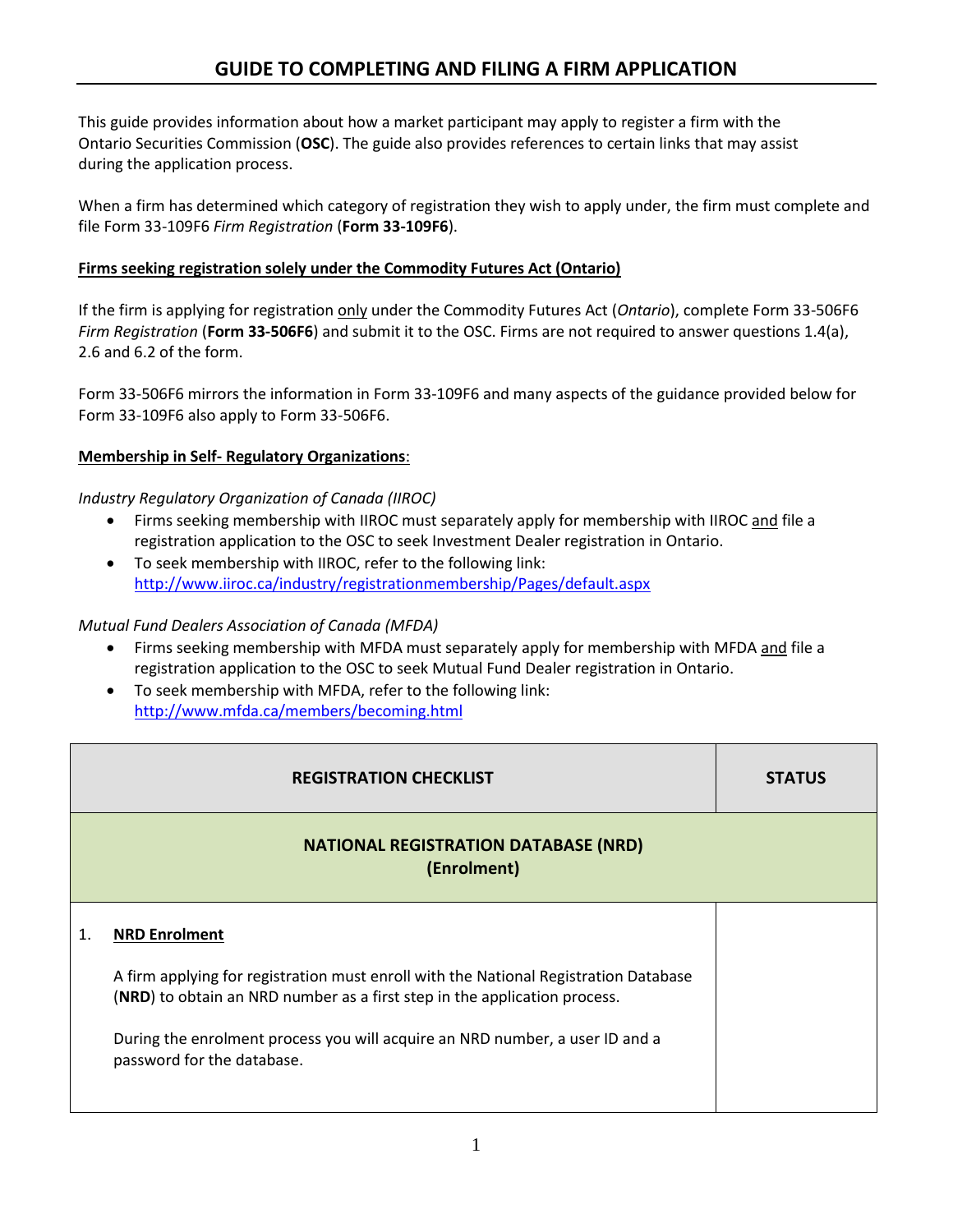| <b>REGISTRATION CHECKLIST</b>                                                                                                                                                                                                                             | <b>STATUS</b>            |
|-----------------------------------------------------------------------------------------------------------------------------------------------------------------------------------------------------------------------------------------------------------|--------------------------|
| NRD enables the firm to submit individual registration filings and certain firm filings<br>to the OSC electronically.                                                                                                                                     |                          |
| In order to enrol, you must complete and submit three NRD forms (to obtain your<br>NRD number, to identify the chief authorized firm representative and to set up the<br>firm's bank account).<br>http://www.nrd-info.ca/enrolment/enrl index.jsp?lang=en |                          |
| Complete and submit NRD Form 1, 2 and 3 and pay the enrolment fee $(5500)$ to:                                                                                                                                                                            |                          |
| ALBERTA SECURITIES COMMISSION<br>c/o CSA Service Desk<br>Attention: NRD Administrator<br>12 Millennium Blvd, Suite 210,<br>Moncton, NB E1C 0M3                                                                                                            |                          |
| There is more information related to NRD at the following link:<br>http://www.nrd-info.ca                                                                                                                                                                 |                          |
| <b>FORM 33-109F6 - FIRM REGISTRATION</b><br>(General information)                                                                                                                                                                                         |                          |
| 2.<br>Completing Form 33-109F6 Firm Registration - Considerations                                                                                                                                                                                         |                          |
| Complete Form 33-109F6 to seek initial registration as a dealer, adviser or<br>investment fund manager.                                                                                                                                                   |                          |
| Form 33-109F6 is available at the link below:<br>http://osc.gov.on.ca/en/Dealers_forms_index.htm                                                                                                                                                          |                          |
| An applicant must ensure it meets all of the requirements required by securities<br>legislation including, but not limited to:                                                                                                                            | $\overline{\phantom{0}}$ |
| National Instrument 31-103 Registration Requirements, Exemptions and<br><b>Ongoing Registrant Obligations:</b><br>http://www.osc.gov.on.ca/documents/en/Securities-<br>Category3/ni_20171204_31-103_unofficial-consolidation.pdf                          |                          |
| National Instrument 33-109 Registration Information:<br>http://www.osc.gov.on.ca/documents/en/Securities-<br>Category3/ni_20171204_33-109_unofficial-consolidation.pdf                                                                                    |                          |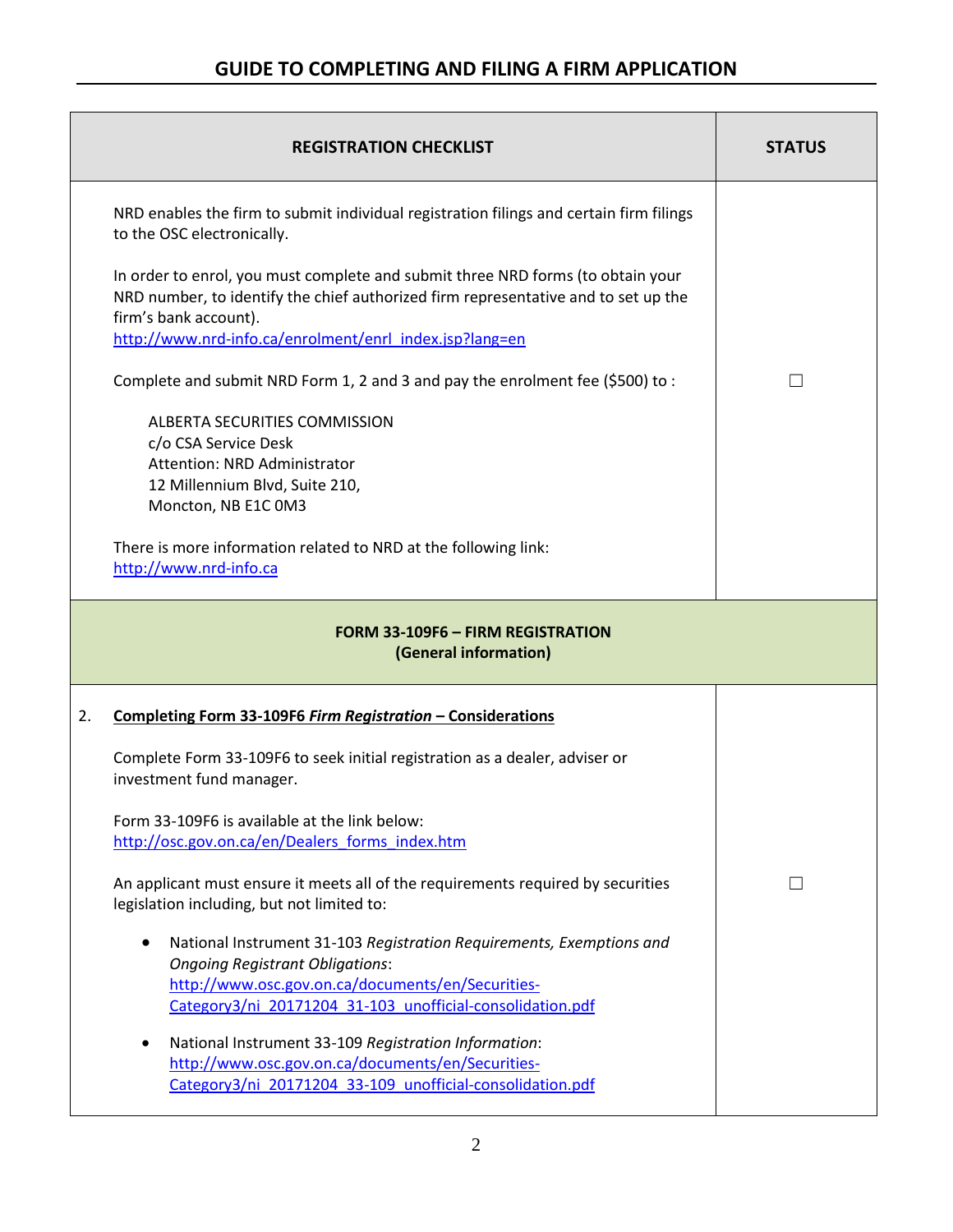| <b>REGISTRATION CHECKLIST</b>                                                                                                                                                                                                                                                                                                                                                                                                                                                                                                                             | <b>STATUS</b> |
|-----------------------------------------------------------------------------------------------------------------------------------------------------------------------------------------------------------------------------------------------------------------------------------------------------------------------------------------------------------------------------------------------------------------------------------------------------------------------------------------------------------------------------------------------------------|---------------|
| If Ontario is not the principal regulator:<br>If the firm is seeking registration in Ontario, and Ontario is not the firm's<br>principal regulator, a firm must also file Form 33-109F6, without supporting<br>documents, with the Ontario Securities Commission (OSC) in addition to<br>filing Form 33-109F6 with its principal regulator.                                                                                                                                                                                                               |               |
| If the firm is seeking registration as a restricted dealer:<br>If a firm is seeking registration as a restricted dealer, it is required to submit<br>Form 33-109F6 to the regulator in each province in which it is seeking<br>registration.                                                                                                                                                                                                                                                                                                              | ×.            |
| Firms applying for registration only under the Commodity Futures Act (Ontario)<br>3.                                                                                                                                                                                                                                                                                                                                                                                                                                                                      |               |
| Firms seeking registration only under the Commodity Futures Act (Ontario) in<br>Ontario must complete Form 33-506F6 Firm Registration and submit it to the OSC.                                                                                                                                                                                                                                                                                                                                                                                           |               |
| Form 33-506F6 is available at the link below:<br>http://www.osc.gov.on.ca/en/Dealers forms index.htm                                                                                                                                                                                                                                                                                                                                                                                                                                                      |               |
| <b>Completing Form 33-109F6 Firm Registration</b><br>4.                                                                                                                                                                                                                                                                                                                                                                                                                                                                                                   |               |
| Complete all parts of Form 33-109F6, which includes the following sections:                                                                                                                                                                                                                                                                                                                                                                                                                                                                               |               |
| Part 1 - Registration details<br>٠<br>Part 2 - Contact information<br>Part 3 - Business history and structure<br>Part 4 - Registration history<br>Part 5 - Financial condition<br>Part 6 - Client relationships<br>Part 7 - Regulatory action<br>٠<br>Part 8 - Legal action<br>Part 9 - Certification<br>Schedule A - Contact information for notice of collection and use of personal<br>information<br>Schedule B - Submission to jurisdiction and appointment of agent for service<br>Schedule C - Form 31-103F1 Calculation of excess working capital | ⊔             |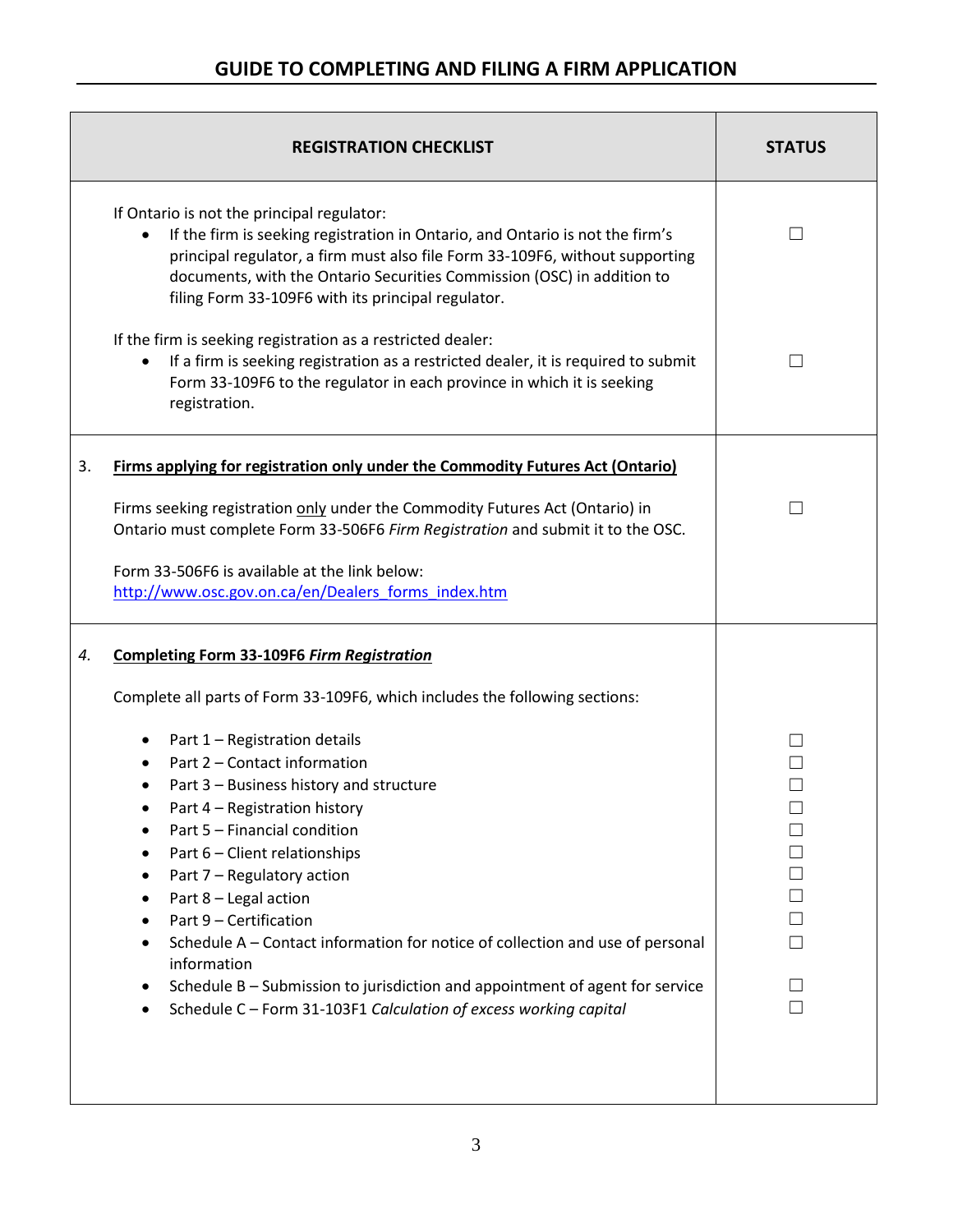| <b>REGISTRATION CHECKLIST</b>                                                                                                                                                                                                                                                                                                                                                                                                                                                                                                                                                                                                                                                                                                                                                                                                                                                                                                                                                                                                                                                                                                                                                    | <b>STATUS</b> |
|----------------------------------------------------------------------------------------------------------------------------------------------------------------------------------------------------------------------------------------------------------------------------------------------------------------------------------------------------------------------------------------------------------------------------------------------------------------------------------------------------------------------------------------------------------------------------------------------------------------------------------------------------------------------------------------------------------------------------------------------------------------------------------------------------------------------------------------------------------------------------------------------------------------------------------------------------------------------------------------------------------------------------------------------------------------------------------------------------------------------------------------------------------------------------------|---------------|
| <b>FORM 33-109F6 - FIRM REGISTRATION</b><br>(Supporting documentation)<br>Prepare all required supporting documents of Form 33-109F6, which will need to be included as part of the<br>registration application. The supporting documents to Form 33-109F6 are outlined below.                                                                                                                                                                                                                                                                                                                                                                                                                                                                                                                                                                                                                                                                                                                                                                                                                                                                                                   |               |
| Schedule B of Form 33-109F6 (Part 2.4)<br>5.<br>Complete a Schedule B Submission to jurisdiction and appointment of agent for<br>service for each jurisdiction where the firm is seeking registration.                                                                                                                                                                                                                                                                                                                                                                                                                                                                                                                                                                                                                                                                                                                                                                                                                                                                                                                                                                           | $\mathbf{L}$  |
| <b>Business Plan (Part 3.3(a))</b><br>6.<br>Prepare a business plan, which should include, at a minimum, all of the following:<br>Description of the firm's previous business activities, if any<br>٠<br>Detailed description of the firm's proposed business model, including any<br>٠<br>activities not requiring registration or an exemption from registration<br>Target market of intended investors (e.g. permitted clients, accredited<br>٠<br>investors, retail investors, etc.)<br>Types of products or services being offered<br>$\bullet$<br>Industries of focus<br>$\bullet$<br>External service providers and a description of the expected services to be<br>$\bullet$<br>provided by these service providers<br>Marketing plan<br>٠<br>Financial plan:<br>٠<br>Financing start-up costs<br>$\circ$<br>Expected sources of revenue<br>For dealers, any prospectus exemptions that the firm plans to utilize.<br>A summary of the key capital raising prospectus exemptions in Ontario<br>$\circ$<br>is available at the link below:<br>http://www.osc.gov.on.ca/documents/en/Securities-<br>Category4/ni 20160128 45-106 key-capital-prospectus-<br>exemptions.pdf | $\mathbf{L}$  |
| <b>Policies and Procedures Manual (Part 3.3(b))</b><br>7.<br>At a minimum, the table of contents must be included.                                                                                                                                                                                                                                                                                                                                                                                                                                                                                                                                                                                                                                                                                                                                                                                                                                                                                                                                                                                                                                                               |               |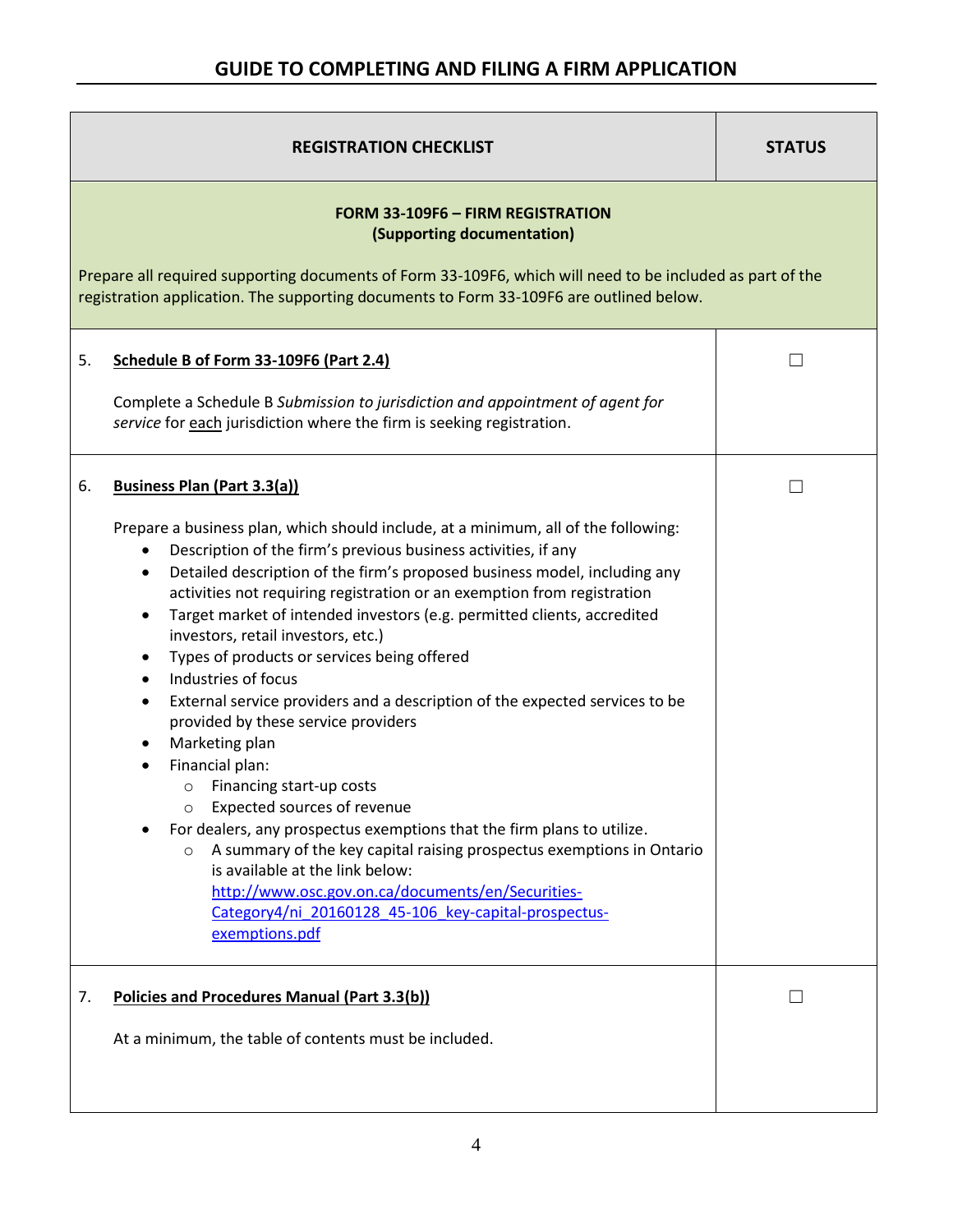|     | <b>REGISTRATION CHECKLIST</b>                                                                                                                                                                                                                                                                                                                | <b>STATUS</b> |
|-----|----------------------------------------------------------------------------------------------------------------------------------------------------------------------------------------------------------------------------------------------------------------------------------------------------------------------------------------------|---------------|
| 8.  | <b>Constating Documents (Part 3.7)</b>                                                                                                                                                                                                                                                                                                       |               |
|     | Provide all constating documents including the firm's articles of incorporation, any<br>articles of amendments, partnership agreements or declaration of trust.                                                                                                                                                                              |               |
|     | As part of the constating documents, firms must also provide proof of extra<br>provincial registration in the province, where applicable.                                                                                                                                                                                                    |               |
| 9.  | <b>Organizational Chart (Part 3.11)</b>                                                                                                                                                                                                                                                                                                      |               |
|     | Include the firm's reporting structure. Include all permitted individuals, the ultimate<br>designated person (UDP) and the chief compliance officer (CCO).                                                                                                                                                                                   |               |
|     | For permitted individuals, identify the type of permitted individual as defined in NI<br>33-109 (e.g. Officer, Director, Partner, Shareholder, Trustee, etc.).                                                                                                                                                                               |               |
|     | 10. Ownership Chart (Part 3.12)                                                                                                                                                                                                                                                                                                              |               |
|     | Include the firm's structure and ownership in a diagram.                                                                                                                                                                                                                                                                                     |               |
|     | At a minimum, include all parent entities, specified affiliates, specified subsidiaries<br>and the individual shareholders of any parent entities. Include the name of the<br>person, company, and class, type, amount and voting percentage of ownership of the<br>firm's securities or any other relationships in the corporate structure. |               |
|     | Where a Trust is set up, include the names of all trustees of the Trust.                                                                                                                                                                                                                                                                     |               |
|     | 11. Calculation of Excess Working Capital (Part 5.1)                                                                                                                                                                                                                                                                                         |               |
|     | Refer to Form 31-103F1 Calculation of Excess Working Capital (Form 31-103F1).<br>For subordination agreements refer to Appendix B of NI 31-103 (if applicable).                                                                                                                                                                              |               |
|     | A guide to completing Form 31-103F1 is available at the link below:<br>http://www.osc.gov.on.ca/en/Dealers ro guide-financial-filing-requirements.htm                                                                                                                                                                                        |               |
| 12. | <b>Copy of Financial Institution Bond (Part 5.5)</b>                                                                                                                                                                                                                                                                                         |               |
|     | Include a confirmation of sufficient bonding or insurance coverage that is in effect<br>upon the filing of the application or conditional upon approval of registration.                                                                                                                                                                     |               |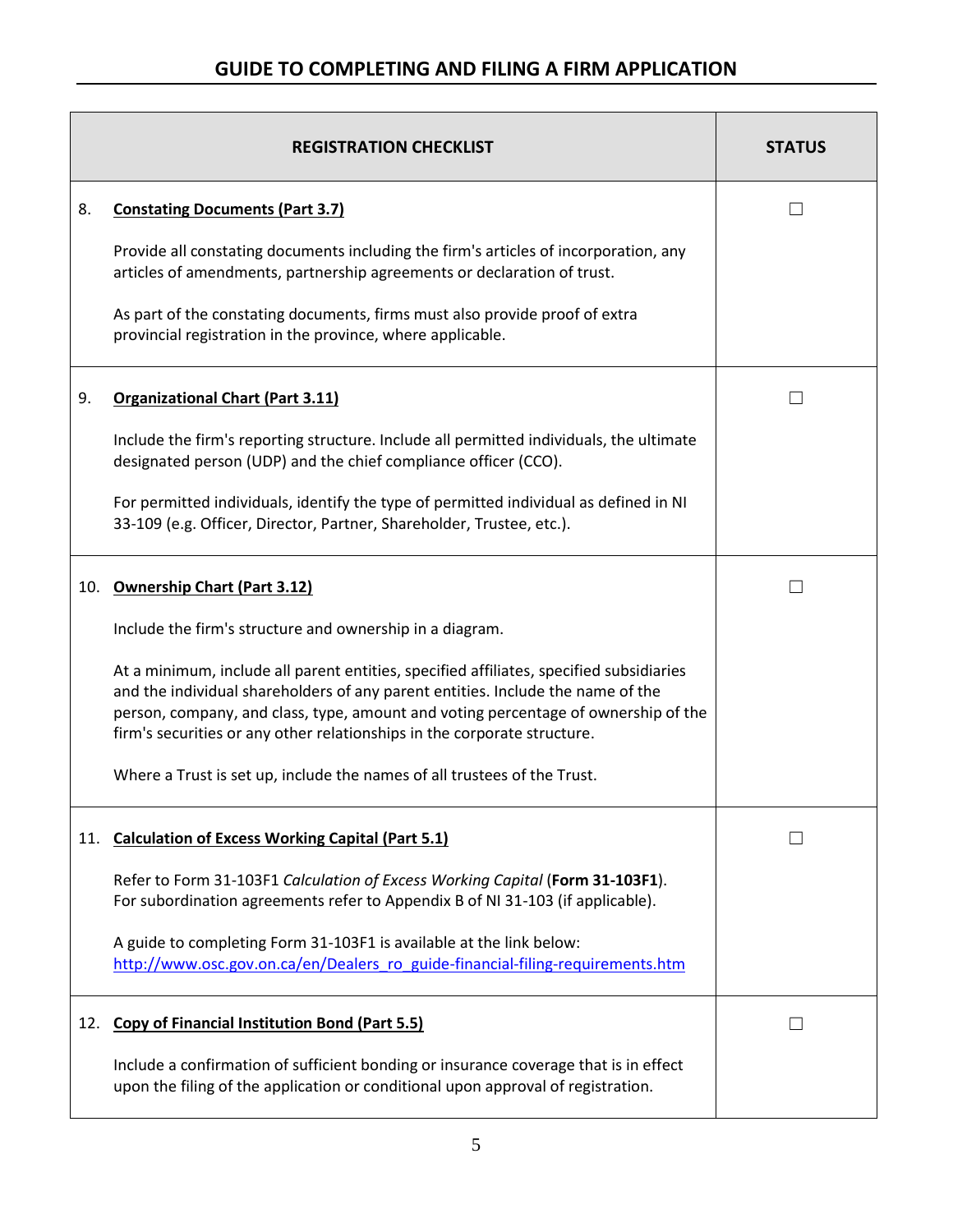| <b>REGISTRATION CHECKLIST</b>                                                                                                                                                                                                                                                    | <b>STATUS</b> |
|----------------------------------------------------------------------------------------------------------------------------------------------------------------------------------------------------------------------------------------------------------------------------------|---------------|
| 13. Director's Resolution Approving Insurance (Part 5.7)                                                                                                                                                                                                                         |               |
| Include a director's resolution confirming that the firm has sufficient insurance<br>coverage for its securities or derivatives related activities.                                                                                                                              |               |
| 14. Audited Financial Statements (Part 5.13)                                                                                                                                                                                                                                     | $\mathsf{L}$  |
| The firm must provide, for your most recently completed year, either non-<br>consolidated audited financial statements or audited financial statements prepared<br>in accordance with subsection 3.2(3) of NI 52-107 Acceptable Accounting Principles<br>and Auditing Standards. |               |
| If the firm is a start-up company, you may attach an audited opening statement of<br>financial position instead.                                                                                                                                                                 |               |
| The audited financial statements or audited opening statement of financial position<br>must be prepared within the last 90 days otherwise the firm must also include an<br>unaudited interim financial report prepared within the last 90 days.                                  |               |
| 15. Letter of Direction to Auditor (Part 5.14)                                                                                                                                                                                                                                   |               |
| Attach a letter of direction from the firm authorizing the auditor to conduct any audit<br>or review of the firm that the regulator may request.                                                                                                                                 |               |
| The letter should also indicate that the firm will pay all costs related to any audit or<br>audit procedures that the auditor is directed to conduct.                                                                                                                            |               |
| 16. If applicable - For firms seeking registration under the Commodity Futures Act<br>(Ontario)                                                                                                                                                                                  |               |
| For firms seeking registration under the Commodity Futures Act (Ontario), include<br>the following supporting documents:                                                                                                                                                         |               |
| Supervisory Procedures Manual as required under section 27 of the<br>Regulations to the Commodity Futures Act (Ontario)                                                                                                                                                          | $\mathsf{L}$  |
| Fairness policies under section 29(2) of the Regulations to the Commodity<br>٠<br>Futures Act (Ontario).                                                                                                                                                                         |               |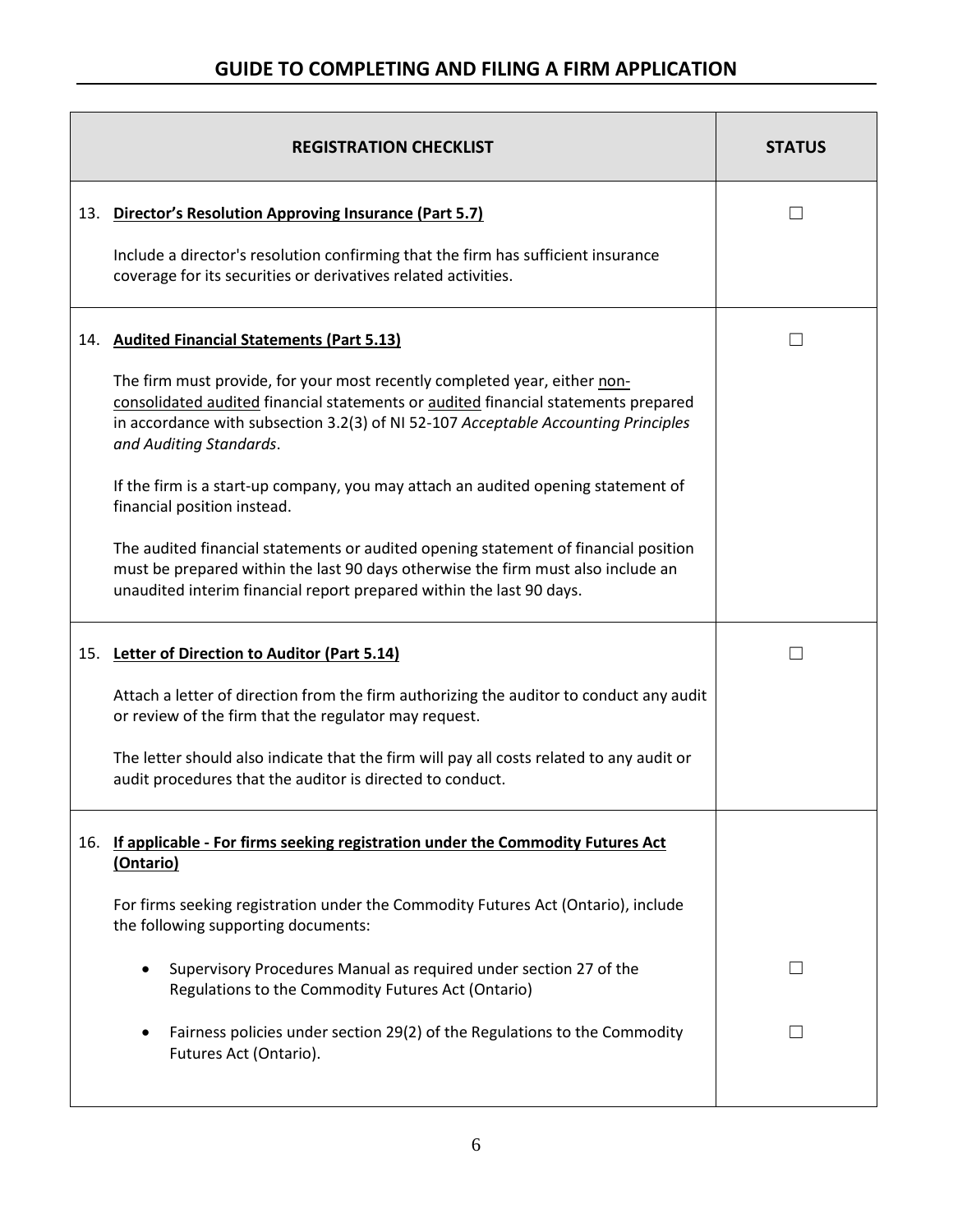|     | <b>REGISTRATION CHECKLIST</b>                                                                                                                                                                                                                                                                                      | <b>STATUS</b>           |
|-----|--------------------------------------------------------------------------------------------------------------------------------------------------------------------------------------------------------------------------------------------------------------------------------------------------------------------|-------------------------|
|     | The document to be given to prospective customers under section 40(1) of<br>the Commodity Futures Act (Ontario).                                                                                                                                                                                                   |                         |
|     | Refer to the Commodity Futures Act and its Regulations for more information:<br>Commodity Futures Act: https://www.ontario.ca/laws/statute/90c20<br>Regulations under the Commodity Futures Act:<br>$\bullet$<br>https://www.ontario.ca/laws/regulation/900090                                                     |                         |
|     | <b>FORM 33-109F6 - FIRM REGISTRATION</b><br>(Other considerations prior to filing the application)                                                                                                                                                                                                                 |                         |
|     | 17. Regulatory & NRD User Fees                                                                                                                                                                                                                                                                                     |                         |
|     | After filing the application, you will be contacted by OSC Registration staff who will<br>provide you with instructions on how to pay the new firm application fee.                                                                                                                                                | <b>Information only</b> |
|     | The firm application fee for Ontario is \$1,300 (regardless of number of categories).                                                                                                                                                                                                                              |                         |
|     | If the firm is applying for registration in other jurisdictions, additional fees are<br>required for those jurisdictions.                                                                                                                                                                                          |                         |
|     | Fees for registration are generally paid through the firm's Electronic Fund Transfer<br>account on NRD.                                                                                                                                                                                                            |                         |
|     | Some firms are exempt from the requirement to pay fees through NRD. If this is the<br>case, you may pay fees associated with registration-related filings by cheque, wire<br>transfer or credit/debit (for electronic submissions made through our electronic<br>forms portal).                                    |                         |
|     | For more information on fee schedules, refer to the links below:<br>List of fees for each jurisdiction: http://nrd-info.ca/regulatory-<br>fees.jsp?lang=en<br>NRD Fees: http://nrd-info.ca/fees/fees_index.jsp?lang=en<br>٠<br>OSC Rule 13-502 Fees: http://www.osc.gov.on.ca/en/SecuritiesLaw 13-<br>٠<br>502.htm |                         |
| 18. | Individuals to be registered with the firm                                                                                                                                                                                                                                                                         |                         |
|     | Identify all individuals that will need to be registered.                                                                                                                                                                                                                                                          |                         |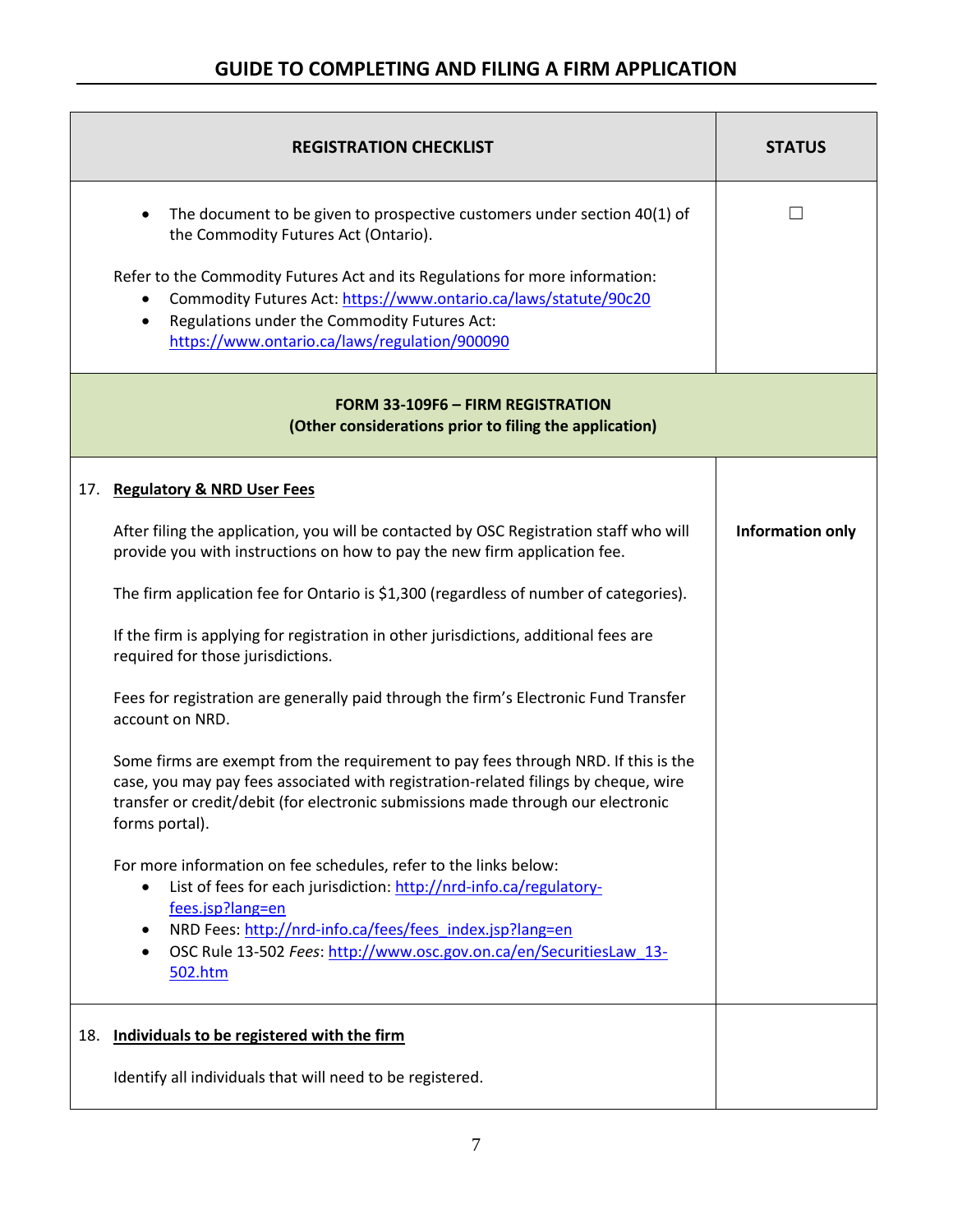| <b>REGISTRATION CHECKLIST</b>                                                                                                                                                                                                                                                                                                                | <b>STATUS</b>                        |
|----------------------------------------------------------------------------------------------------------------------------------------------------------------------------------------------------------------------------------------------------------------------------------------------------------------------------------------------|--------------------------------------|
| The firm will need to file and complete a Form 33-109F4 Registration of Individuals<br>and Review of Permitted Individuals for each individual required to be registered<br>once the firm application form is filed.                                                                                                                         |                                      |
| OSC Registration staff will notify you when to submit individual applications (Form<br>33-109F4).                                                                                                                                                                                                                                            |                                      |
| Individuals requiring registration include (as applicable):<br><b>Ultimate Designated Person</b><br>$\bullet$<br><b>Chief Compliance Officer</b><br>$\bullet$<br>Dealing Representative (for dealers)<br>$\bullet$<br>Advising Representatives (for advisers)<br>$\bullet$<br>Associate Advising Representatives (for advisers)<br>$\bullet$ | $\Box$<br>$\Box$<br>$\Box$<br>$\Box$ |
| Individuals must meet certain education and experience requirements in order to be<br>registered. These requirements depend on which category of registration an<br>individual is applying for.                                                                                                                                              |                                      |
| See Part 3 of National Instrument 31-103 Registration Requirements, Exemptions and<br>Ongoing Registrant Obligations for the course and experience requirements for each<br>category.                                                                                                                                                        |                                      |
| NOTE: In order to avoid delays in the registration process, the firm must:                                                                                                                                                                                                                                                                   |                                      |
| Ensure that the individuals meet the proficiency requirements outlined in<br>$\bullet$<br>Part 3 of NI 31-103.<br>Exemptions from registration requirements, such as proficiency, may<br>$\circ$<br>be granted in certain circumstances. For more information, see:<br>http://www.osc.gov.on.ca/en/Dealers asking-relief index.htm           |                                      |
| Consider the information in Form 33-109F4 for each individual prior to<br>seeking registration to ensure that there are no issues that would prevent<br>the firm from sponsoring the individual (proficiency, solvency, integrity).                                                                                                          | ┌─┐                                  |
| Consider an individual's outside business activities and whether these<br>$\bullet$<br>activities may present a conflict of interest that the firm or individual may<br>need to address.                                                                                                                                                     |                                      |
| <b>Individual Fees</b><br>Ontario charges a fee for individual applications. Fees for individual applications are<br>generally paid through the firm's Electronic Fund Transfer account on NRD.                                                                                                                                              |                                      |
| If the firm is applying for registration in other jurisdictions, additional fees are<br>required for those jurisdictions. A list of fees for each jurisdiction can be accessed<br>here: http://nrd-info.ca/regulatory-fees.jsp?lang=en                                                                                                       |                                      |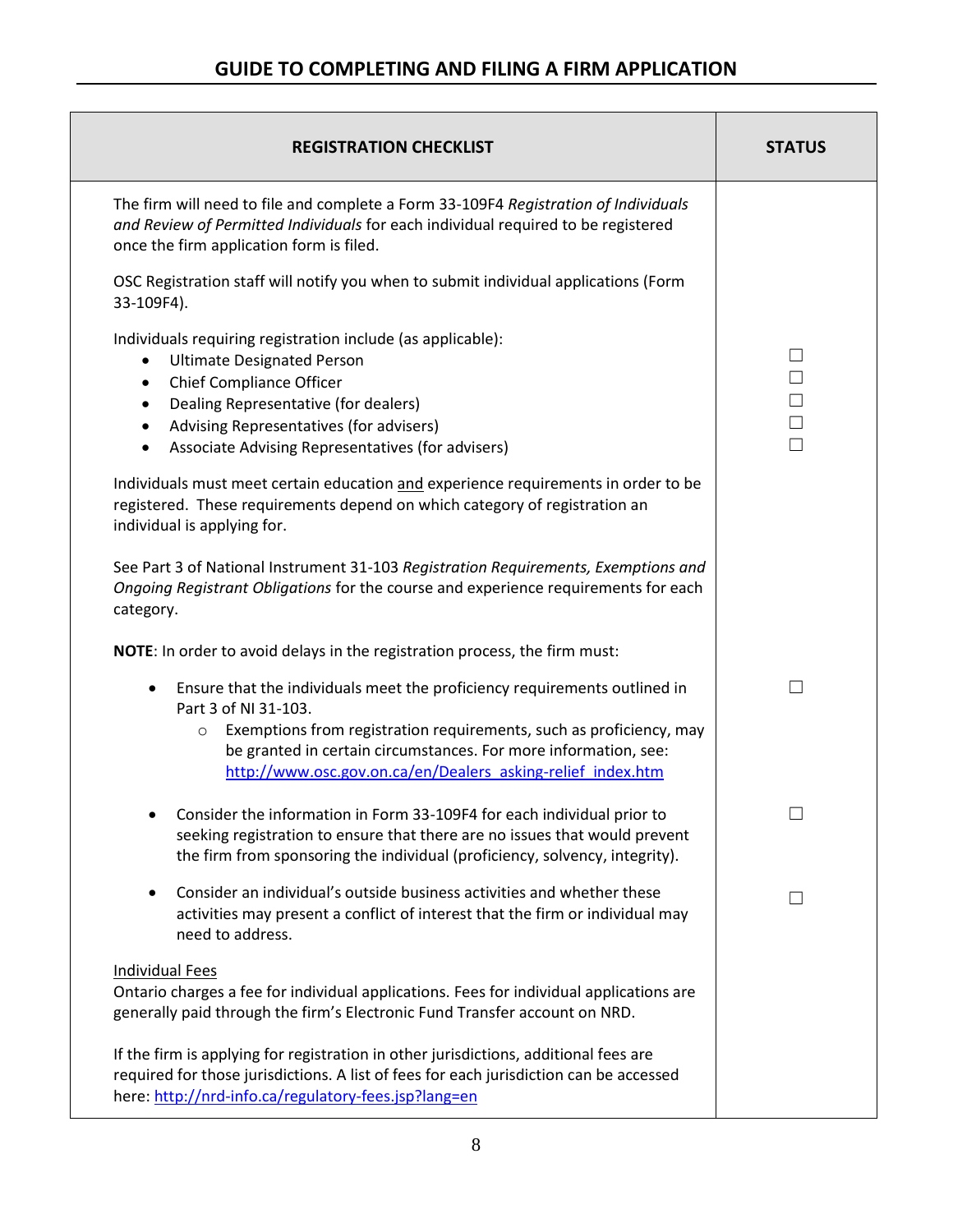|     | <b>REGISTRATION CHECKLIST</b>                                                                                                                                                                                                          | <b>STATUS</b> |
|-----|----------------------------------------------------------------------------------------------------------------------------------------------------------------------------------------------------------------------------------------|---------------|
| 19. | Individuals seeking permitted status with the firm                                                                                                                                                                                     |               |
|     | Identify all individuals that meet the definition of a "permitted individual."                                                                                                                                                         |               |
|     | The firm will need to file and complete a Form 33-109F4 for each permitted<br>individual once the firm application form is filed.                                                                                                      |               |
|     | OSC Registration staff will notify you when to submit individual applications (Form<br>33-109F4).                                                                                                                                      |               |
|     | A Permitted Individual is defined in NI 33-109 and is:                                                                                                                                                                                 |               |
|     | (a) a director, chief executive officer, chief financial officer, or chief operating<br>officer of a firm, or who performs the functional equivalent of any of those<br>positions,                                                     | $\mathsf{L}$  |
|     | (b) an individual who has beneficial ownership of, or direct or indirect control or<br>direction over, 10 percent or more of the voting securities of a firm, or                                                                       | $\perp$       |
|     | (c) a trustee, executor, administrator or other personal or legal representative,<br>that has direct or indirect control or direction over, 10 percent or more of the<br>voting securities of a firm.                                  | $\mathsf{L}$  |
|     | <b>Permitted Individual Fees</b><br>Ontario charges a fee for individual applications.                                                                                                                                                 |               |
|     | Fees for individual applications are generally paid through the firm's Electronic Fund<br>Transfer account on NRD.                                                                                                                     |               |
|     | If the firm is applying for registration in other jurisdictions, additional fees are<br>required for those jurisdictions. A list of fees for each jurisdiction can be accessed<br>here: http://nrd-info.ca/regulatory-fees.jsp?lang=en |               |
| 20. | <b>Ombudsman for Banking Services and Investments (OBSI)</b>                                                                                                                                                                           |               |
|     | Unless the firm is solely seeking registration as an investment fund manager or<br>proposes to deal solely with permitted clients that are not individuals, the firm must<br>seek OBSI membership.                                     |               |
|     | If required, visit the OBSI website and apply for OBSI membership as part of the<br>registration application process.                                                                                                                  | $\perp$       |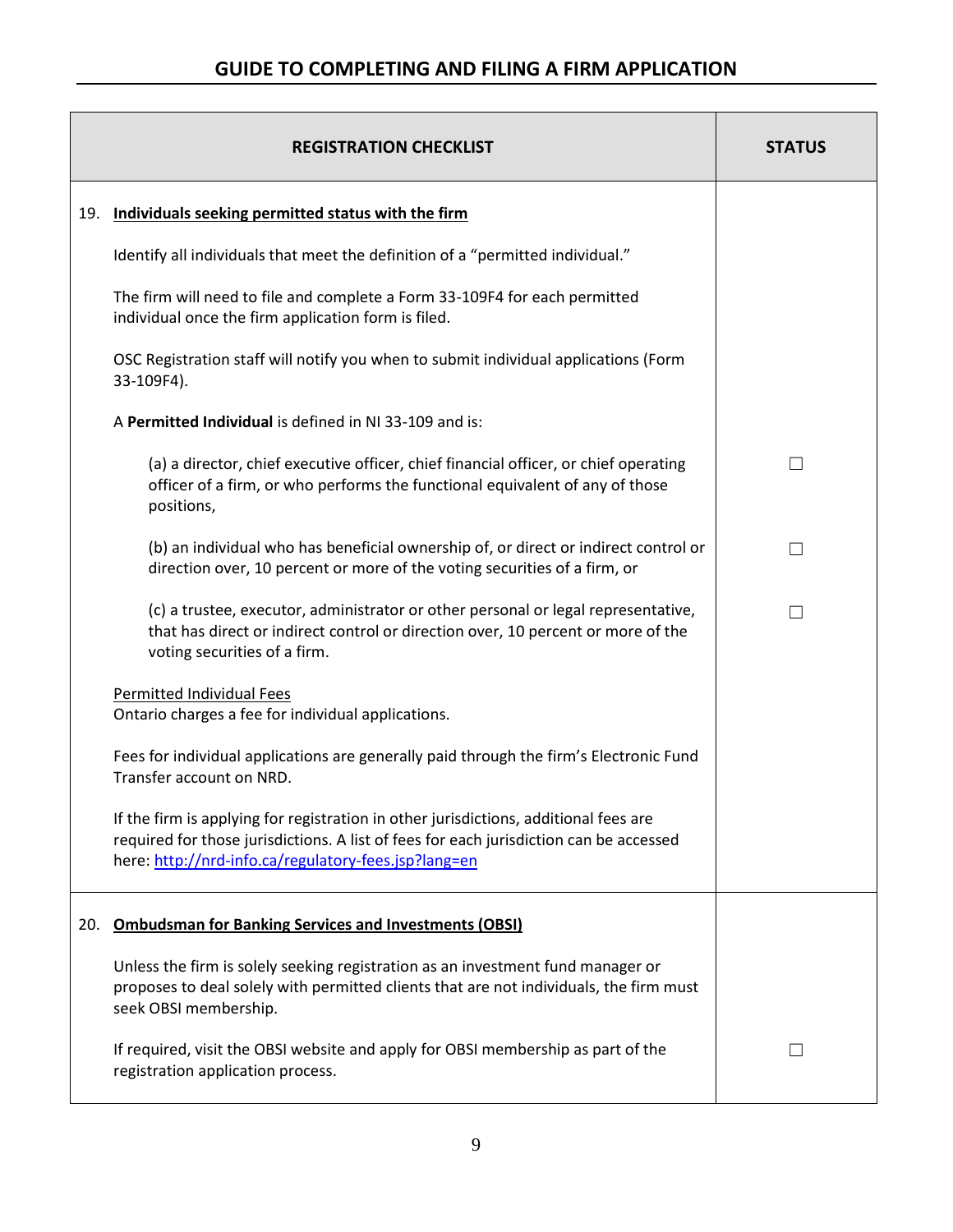| <b>REGISTRATION CHECKLIST</b>                                                                                                                                                                                                                                                                                                                                                                                                                                                                                                    | <b>STATUS</b> |
|----------------------------------------------------------------------------------------------------------------------------------------------------------------------------------------------------------------------------------------------------------------------------------------------------------------------------------------------------------------------------------------------------------------------------------------------------------------------------------------------------------------------------------|---------------|
| Outside of Québec, all registered dealers and registered advisers (excluding<br>members of self-regulatory organizations) must take reasonable steps to ensure that<br>OBSI will be the independent dispute resolution or mediation service that is made<br>available to a client that has an eligible complaint.                                                                                                                                                                                                                |               |
| For more information, refer to:<br>CSA Staff Notice 31-338 Guidance on Dispute Resolution Services - Client<br>$\bullet$<br><b>Disclosure for Registered Dealers and Advisers:</b><br>http://www.osc.gov.on.ca/documents/en/Securities-<br>Category3/csa 20140501 31-338 dispute-resolution-services.pdf<br>National Instrument 31-103 - Part 13.16 [Dispute resolution service]:<br>$\bullet$<br>http://www.osc.gov.on.ca/en/SecuritiesLaw 31-103.htm<br>OBSI website: https://www.obsi.ca/en/resource-room/resources-for-firms |               |
| <b>FORM 33-109F6 - FIRM REGISTRATION</b><br>(How to file the completed form with the OSC)                                                                                                                                                                                                                                                                                                                                                                                                                                        |               |
| 21. How to file the completed Form 33-109F6 with the OSC                                                                                                                                                                                                                                                                                                                                                                                                                                                                         |               |
| Once the registration application form (Form 33-109F6) is completed, the<br>registration application must be filed through the OSC's electronic filing portal.                                                                                                                                                                                                                                                                                                                                                                   |               |
| File Form 33-109F6 along with the required supporting documents mentioned in<br>Form 33-109F6 on the OSC's electronic filing portal:<br>https://eforms.osc.gov.on.ca/e-filings/generic/form.do?token=ec7a3cb6-d86d-419d-<br>9c11-f1febe403cb6                                                                                                                                                                                                                                                                                    |               |
|                                                                                                                                                                                                                                                                                                                                                                                                                                                                                                                                  |               |
|                                                                                                                                                                                                                                                                                                                                                                                                                                                                                                                                  |               |
|                                                                                                                                                                                                                                                                                                                                                                                                                                                                                                                                  |               |
|                                                                                                                                                                                                                                                                                                                                                                                                                                                                                                                                  |               |
|                                                                                                                                                                                                                                                                                                                                                                                                                                                                                                                                  |               |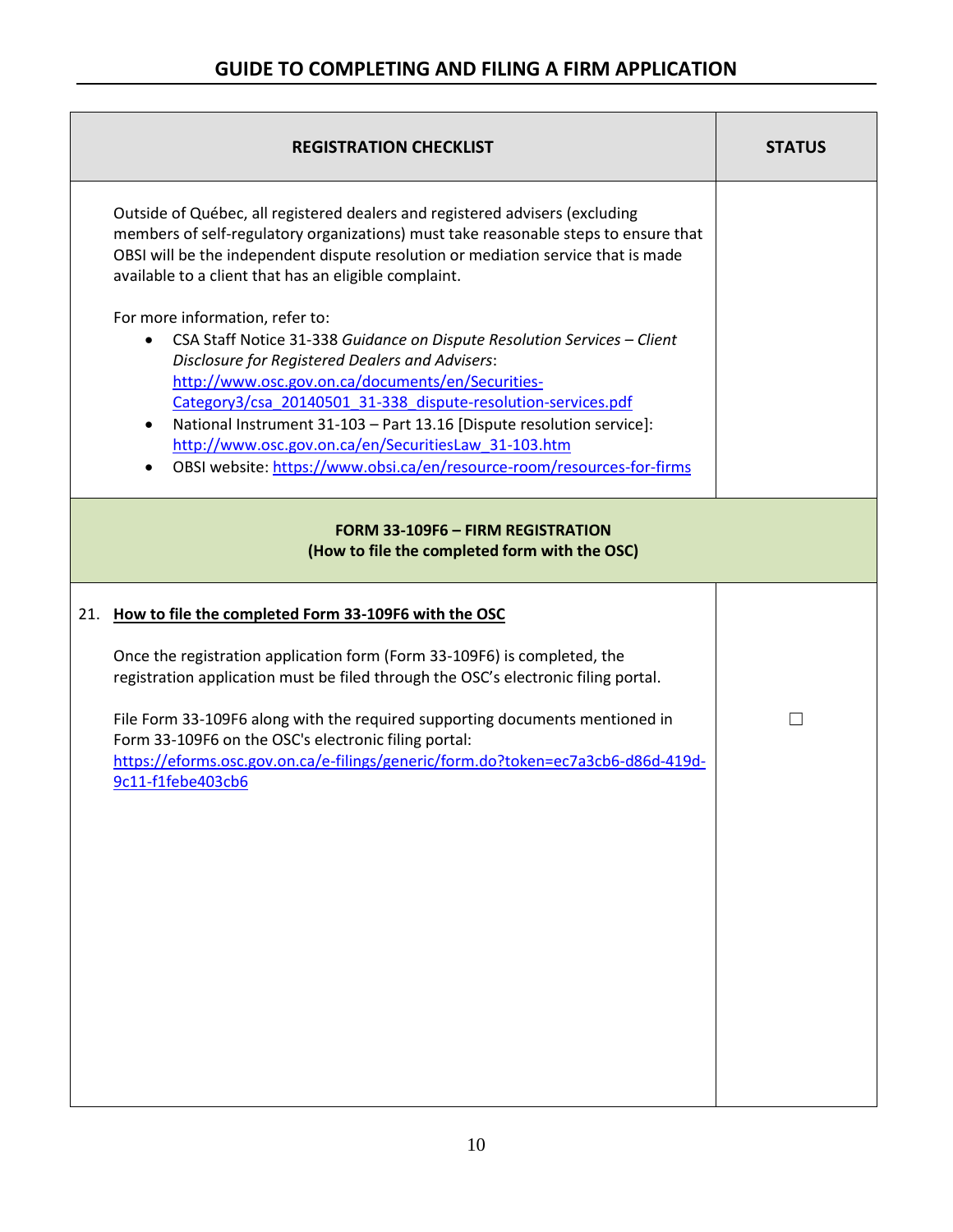| <b>REGISTRATION CHECKLIST</b>                                                                                                                                                                                                                                                                                                                                                                                                | <b>STATUS</b>    |
|------------------------------------------------------------------------------------------------------------------------------------------------------------------------------------------------------------------------------------------------------------------------------------------------------------------------------------------------------------------------------------------------------------------------------|------------------|
| OSC Electronic Filing Portal - General PDF<br>OSC<br><b>SECURITIES</b><br><b>COMMISSION</b>                                                                                                                                                                                                                                                                                                                                  |                  |
| Please note that documents that are required to be filed through SEDAR, SEDI and NRD must continue to be filed through those systems.                                                                                                                                                                                                                                                                                        |                  |
| ' Indicates a required field.<br><b>Filer Information</b>                                                                                                                                                                                                                                                                                                                                                                    |                  |
| Filer: Organization Olndividual                                                                                                                                                                                                                                                                                                                                                                                              |                  |
| Filer Name:                                                                                                                                                                                                                                                                                                                                                                                                                  |                  |
| Registrant or Exempted Firm<br>$\blacktriangledown$<br>Filer Category:                                                                                                                                                                                                                                                                                                                                                       |                  |
| <b>Filer Address:</b><br>Address:                                                                                                                                                                                                                                                                                                                                                                                            |                  |
| City:<br>Province: *                                                                                                                                                                                                                                                                                                                                                                                                         |                  |
| Postal Code:<br>Country: *                                                                                                                                                                                                                                                                                                                                                                                                   |                  |
| Please identify the type of document you are filing:                                                                                                                                                                                                                                                                                                                                                                         |                  |
| 33-109F6 Firm Registration (Fee to be paid on NRD)<br>$\blacktriangledown$                                                                                                                                                                                                                                                                                                                                                   |                  |
| Pay fees on NRD unless the registrant is EFT-exempt (see NI 31-102).<br>Please attach PDF document(s) only                                                                                                                                                                                                                                                                                                                   |                  |
| All documents submitted electronically should be in a searchable, unrestricted PDF/A file format. PDF documents should be created directly from the<br>software that created the document (e.g., Word to PDF or Excel to PDF). Scanning of documents to create a PDF is discouraged.<br>If you have to scan a document, please select the OCR function on the document in order to make it a searchable PDF.<br><b>Title</b> |                  |
| $\mathscr{O}$<br>$\Box$                                                                                                                                                                                                                                                                                                                                                                                                      |                  |
| Other supporting documents.                                                                                                                                                                                                                                                                                                                                                                                                  |                  |
| 16d                                                                                                                                                                                                                                                                                                                                                                                                                          |                  |
| $\mathscr{O}$ $\boxed{1}$ 6d                                                                                                                                                                                                                                                                                                                                                                                                 |                  |
| $\emptyset$ a $6d$                                                                                                                                                                                                                                                                                                                                                                                                           |                  |
| $\mathscr{O}$ $\boxed{1}$ 6d                                                                                                                                                                                                                                                                                                                                                                                                 |                  |
| $\mathscr{O}$ 0 6d                                                                                                                                                                                                                                                                                                                                                                                                           |                  |
| <b>Submitter Contact Information</b>                                                                                                                                                                                                                                                                                                                                                                                         |                  |
| Firm Name:                                                                                                                                                                                                                                                                                                                                                                                                                   |                  |
| Please ensure that all required supporting documents of Form 33-109F6 are<br>submitted as part of the application in order to avoid delays.                                                                                                                                                                                                                                                                                  |                  |
| <b>REVIEW AND APPROVAL PROCESS</b>                                                                                                                                                                                                                                                                                                                                                                                           |                  |
| <b>Review and Approval Process</b>                                                                                                                                                                                                                                                                                                                                                                                           |                  |
| Once the registration application is filed, OSC Staff will contact the firm to<br>٠<br>pay the applicable filing fees.                                                                                                                                                                                                                                                                                                       | Information only |
| OSC Staff will advise the firm to file the individual submissions electronically<br>٠<br>on NRD for all applicable individuals.<br>For guidance on how to submit initial applications and applicable<br>٠<br>notices on NRD, refer to the NRD User Guide:<br>http://nrd-info.ca/nrdmanual/man_index.jsp?lang=en                                                                                                              |                  |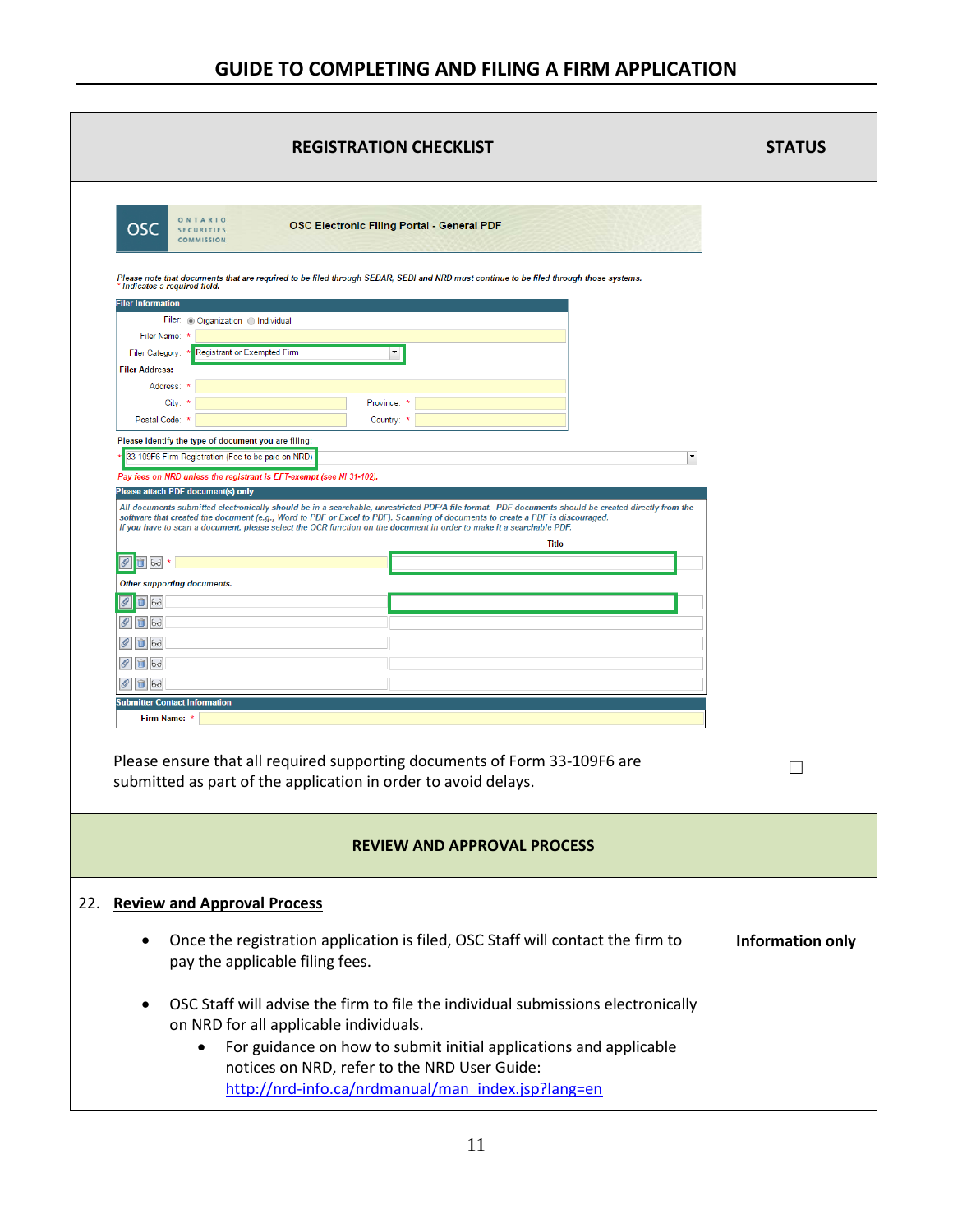| <b>REGISTRATION CHECKLIST</b>                                                                                                                                                                                                                                                                               | <b>STATUS</b> |
|-------------------------------------------------------------------------------------------------------------------------------------------------------------------------------------------------------------------------------------------------------------------------------------------------------------|---------------|
| OSC Staff will endeavor to review the application and respond with<br>$\bullet$<br>comments in a timely manner.<br>The service commitments for new firm applications are outlined in<br>$\bullet$<br>our Services Standards and Timelines:<br>http://www.osc.gov.on.ca/en/About service-standards index.htm |               |
| Submitting incomplete or deficient applications will delay the review<br>process.                                                                                                                                                                                                                           |               |
| OSC Staff may also require the firm to provide other information and<br>$\bullet$<br>additional documents to help determine whether the firm is suitable for<br>registration.                                                                                                                               |               |
| OSC staff generally conducts a pre-registration meeting with the principals of<br>$\bullet$<br>the firm as a part of the review process to understand the firm's business<br>objectives and to provide guidance to firms.                                                                                   |               |
| OSC Staff will notify the firm upon approval of registration.<br>$\bullet$                                                                                                                                                                                                                                  |               |
|                                                                                                                                                                                                                                                                                                             |               |
|                                                                                                                                                                                                                                                                                                             |               |
|                                                                                                                                                                                                                                                                                                             |               |
|                                                                                                                                                                                                                                                                                                             |               |
|                                                                                                                                                                                                                                                                                                             |               |
|                                                                                                                                                                                                                                                                                                             |               |
|                                                                                                                                                                                                                                                                                                             |               |